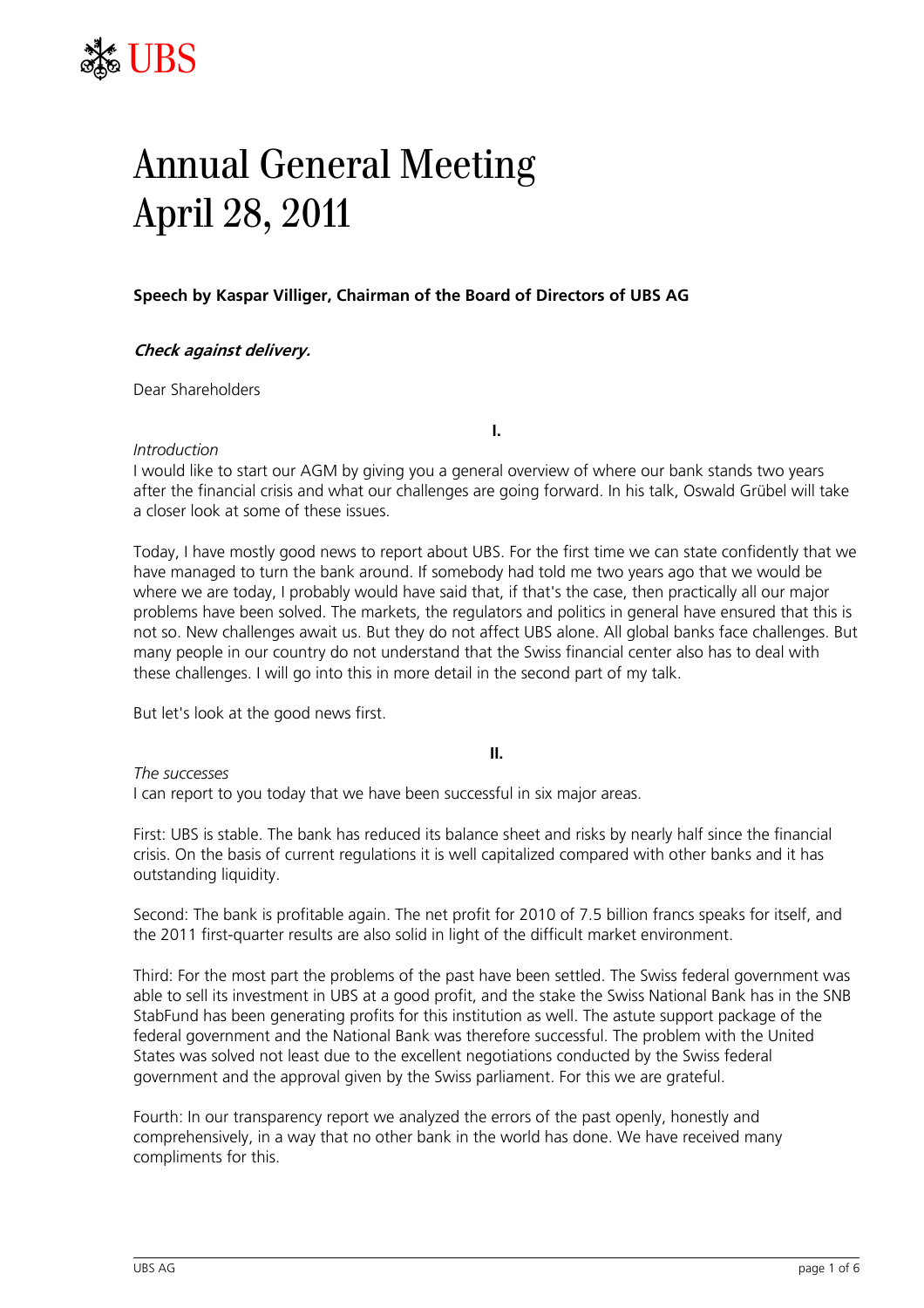

Fifth: A whole series of important restructuring processes was carried out, starting with substantially improved governance and continuing with an overhaul of risk management, adjustments to the business model, and a total revision of the compensation models, which aimed to do away with misdirected incentives. The management, under the guidance of Oswald Grübel, achieved these important milestones together with our motivated staff. They all deserve our thanks.

Sixth: Our reputation has improved significantly. In Asia, the US and the UK it is excellent, and it has also become considerably better in Switzerland. The clearest sign of this is the first-quarter net new money. It shows that clients are regaining their trust in UBS. Clients are the lifeblood of a business. I would therefore like to take this opportunity to thank all clients for their loyalty.

**III.** 

# *The challenges*

We are currently undertaking a thorough investigation of whether the regulatory changes and the new market trends will require strategic and organizational adjustments, and, if so, what sort of adjustments. This process is extremely difficult due to numerous uncertainties and the complexity of the global environment. I would like to briefly describe three of the most important challenges facing us. We need to: further strengthen our reputation in Switzerland, negotiate the global regulatory jungle, and maintain the competitiveness of the Swiss economy and financial sector.

# *Reputation in Switzerland*

UBS suffered the bitter experience of learning that a reputation can be destroyed overnight and that restoring it takes time and hard work. In spite of the much improved situation, we still have a long way to go in Switzerland.

There are basically four problems weighing on our reputation in Switzerland.

First, there is a lingering impact from the understandable disappointment that many people still have over the mistakes we made.

Second, the criticism is often heard that UBS did not learn anything from the crisis and that the bank is still assuming risks that are too great.

Third, compensation is perceived as too generous.

Fourth, many commentators took our purely objective and well-founded criticism of the Swiss regulatory proposals the wrong way.

Oswald Grübel will comment on the problem of risks. But I would like to say that I recently asked internal auditing to estimate our risks in comparison with other big banks, which is quite a complex task. I realized that compared with other major banks our level of risk is much lower. I can comprehend that many people have no understanding for the amount of compensation that our senior executives receive. In Switzerland the international pressures of our industry, over which we have no influence, collide with our middle-class culture. To simplify the issue somewhat, our remuneration system must meet three criteria, which can, however, lead to conflicting aims.

First, compensation must reward performance as accurately as possible.

Second, there must be no incentives that encourage excessive risks.

Third, we must be competitive in the labor market, because the bank can be successful only with highly talented employees.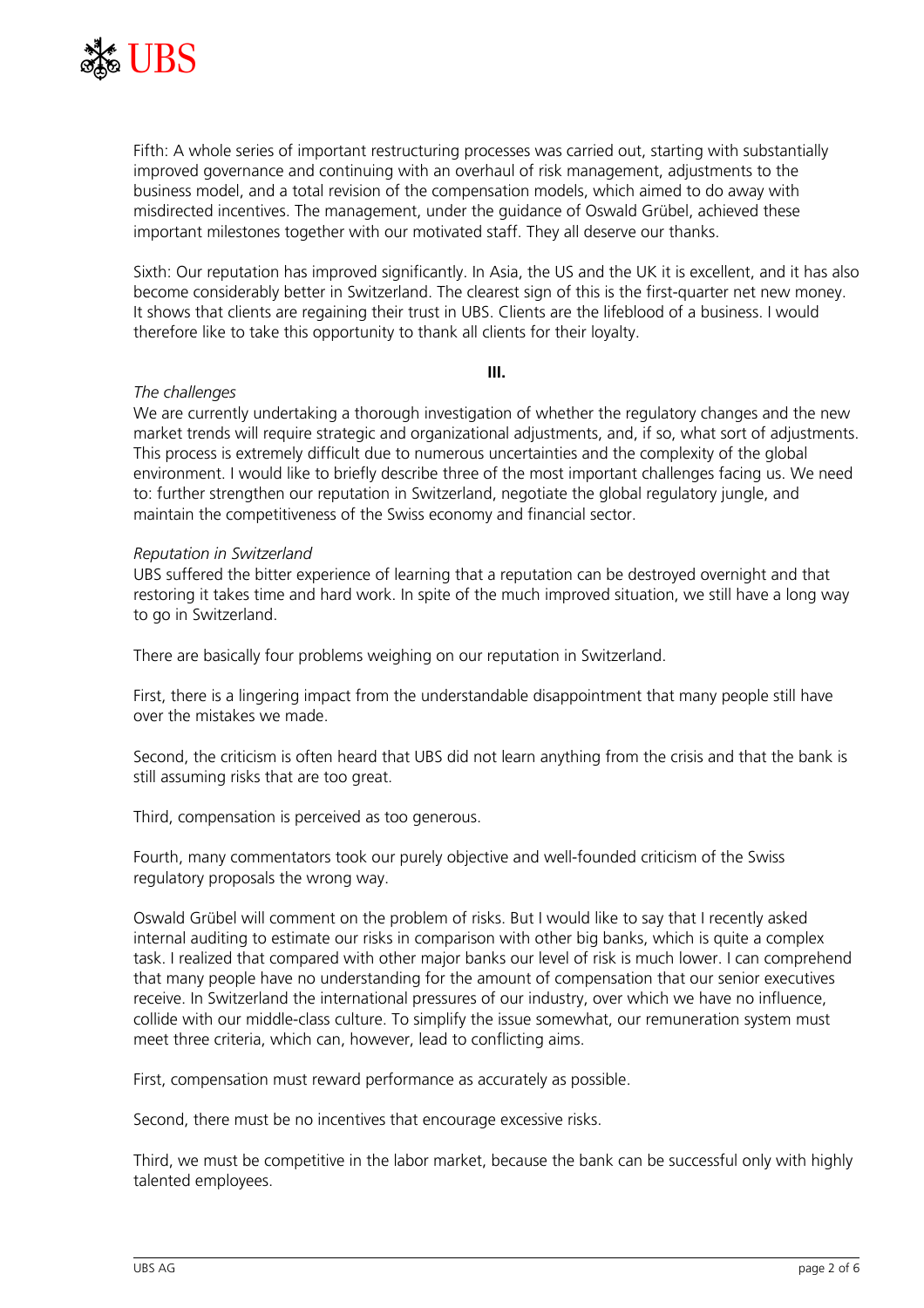

We are attempting through different measures to bring our systems in line with these criteria.

Last year you expressed your dissatisfaction through the relatively narrow approval of the compensation report. We took this vote very seriously and worked intensively on improvements. We are convinced that our system is in line with the requirements of regulators and economists today.

As for criticism of the amount of the bonuses, I would like to remind you that two years ago we reduced bonuses too much, and because of that we lost entire teams along with the clients and earnings the teams brought in. This bloodletting must not be repeated. Even today we are not at the top of the league in terms of bonuses paid. We reduced the bonus pool by about 11% despite the much improved results. Incidentally, this issue led to some rather difficult discussions within the bank.

There has been some criticism lately that UBS does not have the right to point out any shortcomings in the too big to fail legislation because UBS is the cause of all the problems in the first place. I strongly reject this criticism for two reasons.

First, the team that today manages UBS did not cause the crisis. It took on the job of leading the bank back to success on your behalf. This team has the legitimate right to express its concerns if it believes that Switzerland is running the danger of overshooting in some sectors, to the long-term detriment of the financial center. Ultimately, of course, the decisions of the democratically elected authorities will be accepted.

I was surprised how many politicians and commentators distinguished between a "good" and a "bad" big bank in terms of the two big banks' reactions to the regulatory proposals. If I compare the very detailed comments submitted by each of the two banks on the proposals, I can barely find any differences.

Second, we believe that UBS is adaptable enough to be able to increase the enterprise value for you, whatever the regulatory provisions may be. However, the Swiss financial center, which is so important for our economy and our prosperity, will very likely suffer if wrong measures are put in place. Where I am convinced that not all aspects were sufficiently considered – and I have more than just a little experience with the consequences of regulation – I will not let my right to express my opinion freely be taken away from me. We do this for you, our shareholders, and for Switzerland. If later it turns out that we were right, I would not want to be accused of having been silent out of politeness.

I said that the first reason for the difficulty in restoring our reputation was the disappointment of the Swiss people regarding the crisis at UBS. I understand their disappointment. I felt the same way at the time as an unsuspecting ordinary citizen.

There is only one approach: Hard work for the benefit of our clients. We are determined to do this job.

#### *The regulatory jungle*

The errors that were committed in the financial sector are not to be glossed over. We have disclosed the errors that UBS made. This should not hide the fact, however, that the actual reasons of the crisis are to be found – and I want to emphasize this point – outside Switzerland, in particular in the broader political environment. Mark Branson, the new head of the Banking Division at FINMA, made a very important remark at the FINMA press conference in March. He said that history teaches us that bank crises have almost always arisen because too much credit was given too cheaply to the wrong people. It would be difficult to express the political causes of the recent crisis more clearly. Central banks are responsible for making financing "too cheap." When interest rates are too low for too long, they encourage too much debt. Projects that are actually unsustainable are realized because the cost of money is too cheap. That's how bubbles are created. Politics also has to take its share of blame for the fact that credit was granted to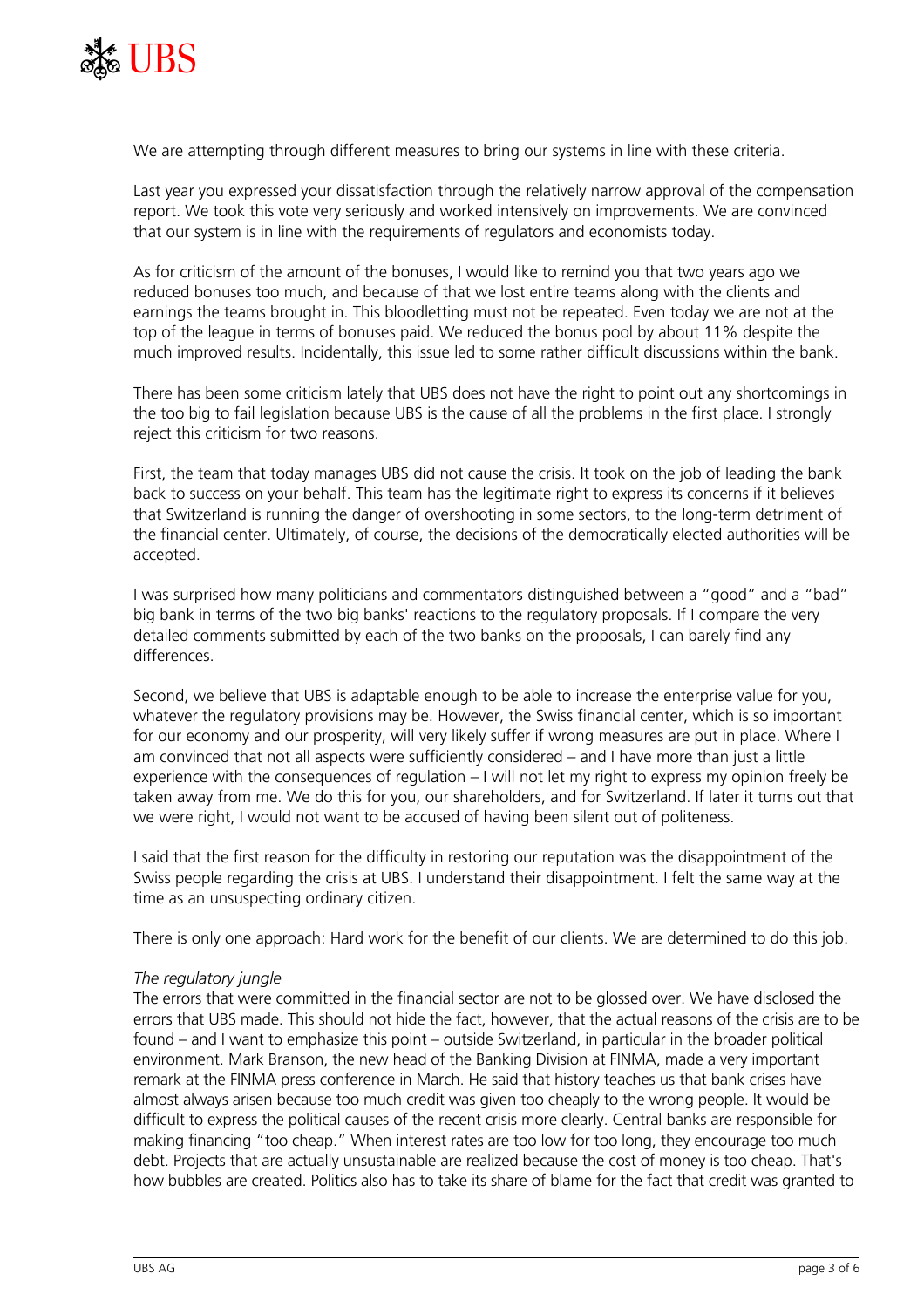

the "wrong people." It was a declared aim of US policy to encourage people to take out mortgages and buy their own home even though many of them were clearly financially incapable of doing so. The end result was the subprime crisis. Some countries were also "the wrong people." These were countries that did not do their financial homework, which in the end led to the euro crisis. This was also very clearly a political failure in some European countries. Very few people would dispute the assertion that government regulation intensified the crisis because it was in part procyclical.

There is no doubt that the central banks and many governments did good work in dealing with the crisis. This applies to Switzerland in particular. But while politics must share with the financial sector some responsibility for the crisis, neither side can claim a monopoly on the competence needed to assess the consequences of the regulatory adjustments being proposed. It is nonetheless undeniable that government regulations do need to be adjusted in light of the crisis.

In making these critical remarks about some central banks, I expressly exclude the Swiss National Bank from them. Because of the exchange rate problems, it is between a rock and a hard place, so to speak. It has handled this issue decently. In my previous position I was an ardent defender of the independence of the National Bank. My view of this has not changed at all. It is in the best interests of the country that we do not undermine the credibility of the central bank and the people who run it.

A year ago we were hoping that banking regulation, at least in the main financial centers, would be more or less comparable in the future. But what has emerged internationally is not so much a global playing field with solid, uniform rules, but poorly coordinated national regulation often drawn up under populist political pressure. Here a few new taxes, there a brake on bonuses, elsewhere nothing at all, and still elsewhere protectionism. All this creates a much more complex situation for banks with international operations. The exploitation of regulatory differences – what is called "regulatory arbitrage" – becomes unavoidable in a competitive environment. Many businesses will migrate to less tightly controlled gray markets. At the same time, the tightening of capital and liquidity requirements will make loans more expensive. This tightening will hamper growth just when central banks finally have to stop flooding the money markets with liquidity and highly indebted governments, under the pressure of demographic change, have no room for fiscal stimulus. Some countries might even quietly take their leave of Basel III. I am not certain whether the new risks being created might not end up being bigger than the ones they are trying to reduce. In this difficult environment, we, as a global bank, 80 percent of whose shareholders are non-Swiss, must seek the optimum structure for our business.

#### *Switzerland as a business location*

Switzerland is doing splendidly at the moment. It is easy to forget that good economic framework conditions form an indispensable basis for our prosperity. As a small country with the population of a medium-sized Chinese city, we can create prosperity only by exchanging goods and services with other countries. Because all factors of production are highly mobile in the liberalized global economy and can be shifted at any time to what are regarded as more favorable locations, there is hard-fought competition among business locations. Large companies in particular make the most of this location competition. Together with their domestic suppliers, listed Swiss companies produce about a quarter of national output, pay 40 percent of corporate taxes and carry out more than 50 percent of private-sector research. Without them, our above-average level of prosperity would be inconceivable. The shares of the largest of these companies are mainly in non-Swiss hands. These companies will remain here as long as we are one of the leading locations for doing business. Through astute policies, Switzerland has for many decades ensured it offers excellent location advantages. The banks, too, benefit from them. However, location advantage is a moving target. Other places seek to become more attractive while we risk making mistakes. I am thinking, for instance, of the Minder initiative. It is an illusion to think, for example, that we can decide here in Switzerland what the market value of senior executives at global corporations is. But we certainly can influence whether their income is taxed in Switzerland or elsewhere. I would prefer it to be here.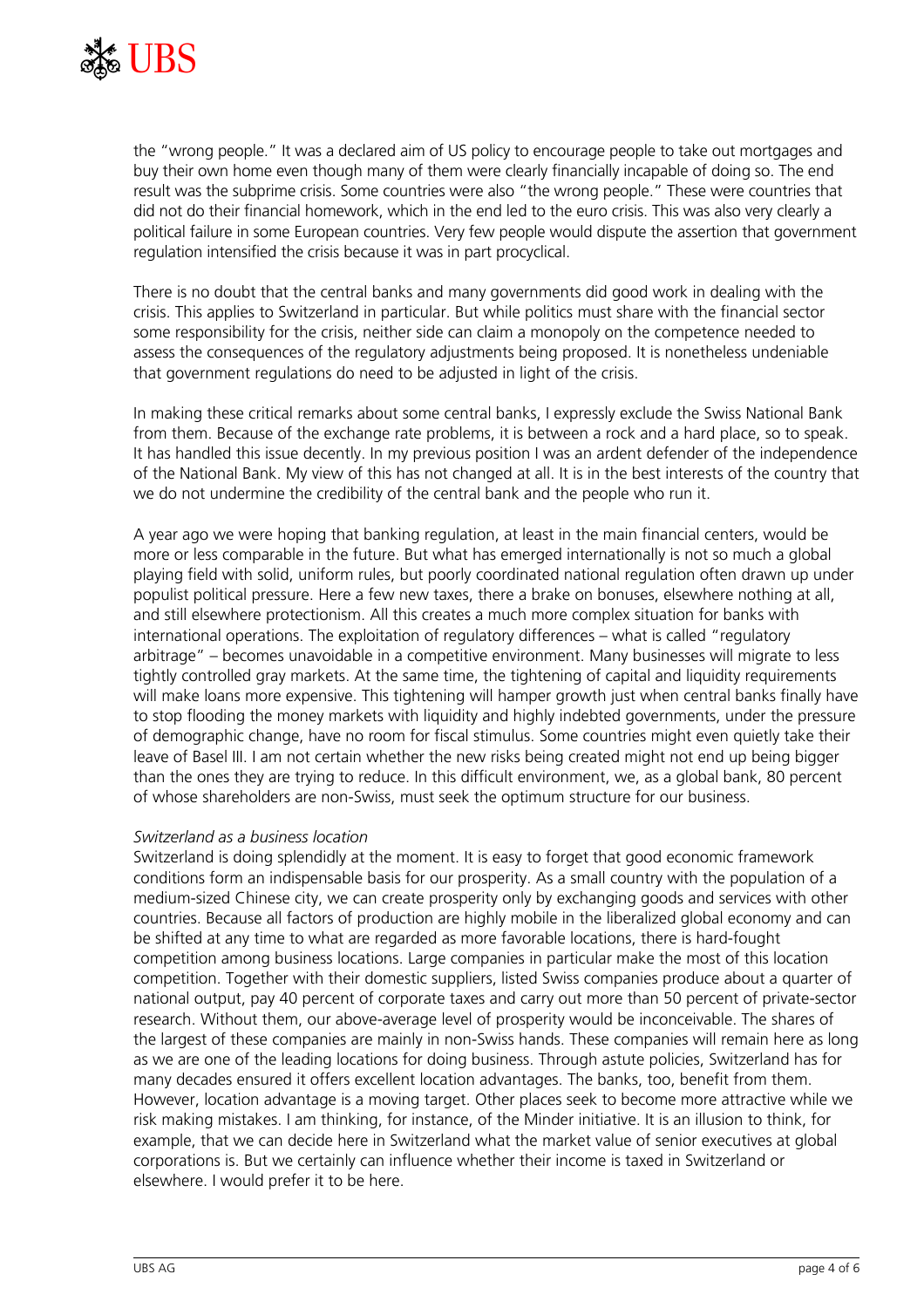

All of these considerations also apply to the financial industry. This sector makes a huge contribution to our prosperity. Oswald Grübel will have more to say on this later.

I would merely point out that a large part of the foreign funds that are important for our prosperity are here not for reasons of banking secrecy, but because the big banks, with their investment banks, are able to provide wealthy clients in particular with a comprehensive, integrated banking service. This is a service which should not be made unduly difficult to offer. Regulations for the big banks are now under consideration that will have consequences for the financial sector which, in our view, are underestimated. It is precisely because we are committed to Switzerland as a financial center, because UBS Switzerland is an important pillar of our bank, because we want to lead UBS from Switzerland – it is precisely for these reasons that we are trying, despite all the criticism, to avoid unnecessarily weakening Switzerland as a financial center.

Let me be clear: we, too, are of the opinion that what happened to UBS cannot be allowed to happen again. This means, first of all, that the big banks need to do their homework carefully and that this needs to be checked by a qualified supervisory body. We want an effective FINMA. It also means that we are in favor of having effective mechanisms that enable important, system-relevant functions to remain in place in a crisis and allow even a major bank to go bankrupt.

Moreover, it means that we accept the desire for the big Swiss banks to be even better capitalized than the significantly tightened rules of Basel III call for, i.e., better capitalized than banks in other countries are. We are even prepared to impose several years of no dividends on you, our shareholders, in order to strengthen our capital quickly. But we feel an obligation to point out the consequences for our competitiveness if Switzerland goes too far by itself and others do not come with us to a certain extent. It is therefore not clear why Switzerland needs to rush ahead with legislation before we have a better idea of what is really happening internationally. Even in just one year's time we would have a much better idea.

I hear it said that our reservations are not taken very seriously and that the too big to fail legislation will strengthen Switzerland as a financial center irrespective of what rival financial locations do. Perhaps we should look at what the major investors or analysts that our large shareholders abroad use for guidance have to say. I would like to select just three examples from many.

In March of this year, Barclays Capital published a study in which it recommended selling UBS shares, with a target price of 14 francs. One of the reasons for this was that the stringent capital requirement of 19 percent of risk-weighted assets would undeniably lead to low return on equity and competitive disadvantages. This would be reflected in a lower share valuation.

One major investor, also in the financial sector, signaled that he would no longer be investing in financial institutions with a capital requirement of more than 13 percent. The prospects for returns were simply not high enough.

Autonomous Research, an independent financial advisory firm, has calculated that within four years, 30 billion francs in capital could be distributed to shareholders if UBS sold its Swiss retail and corporate client business, used the proceeds to boost the capital of the Investment Bank in the United States, shifted its head office across the Atlantic and kept Swiss Wealth Management as a branch.

Obviously, these are just some people's opinions. But it would be wrong to ignore such considerations entirely. We also attach importance to the opinions of those who, because of their large investments in financial institutions, are forced to think about such questions seriously.